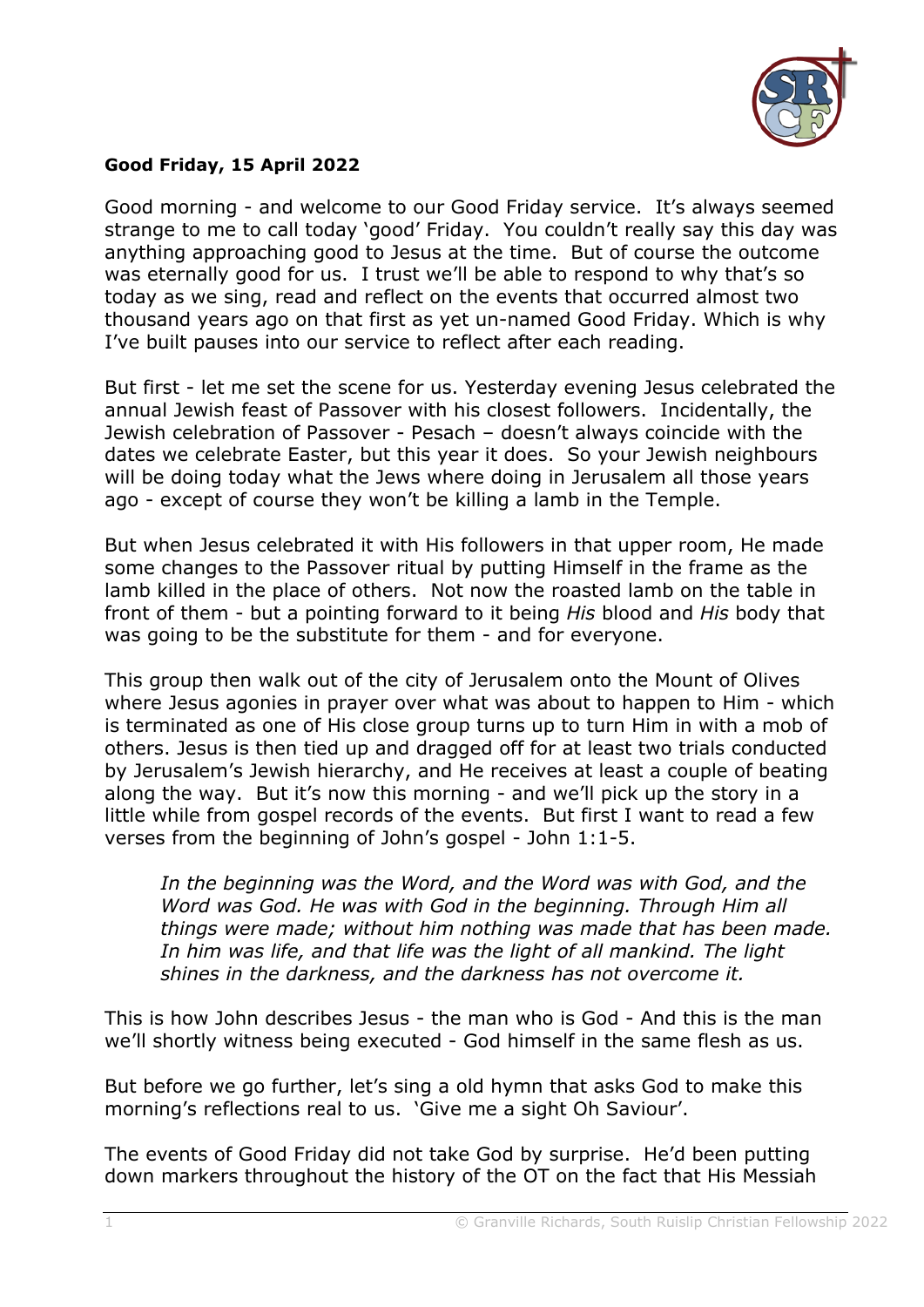

would be coming to be the 'lamb that take away the sin of the world'. One astoundingly detailed prediction of what would happen to Jesus was written as a poem a thousand year a before to be put to music by King David in Psalm 22. Let's read it now.

*<sup>1</sup> My God, my God, why have you forsaken me? Why are you so far from saving me, so far from my cries of anguish? <sup>2</sup> My God, I cry out by day, but you do not answer, by night, but I find no rest. <sup>3</sup> Yet you are enthroned as the Holy One; you are the one Israel praises. 4 In you our ancestors put their trust; they trusted and you delivered them. <sup>5</sup> To you they cried out and were saved; in you they trusted and were not put to shame. <sup>6</sup> But I am a worm and not a man, scorned by everyone, despised by the people. <sup>7</sup> All who see me mock me; they hurl insults, shaking their heads. 8 'He trusts in the LORD,' they say, 'let the LORD rescue him. Let him deliver him, since he delights in him.' <sup>9</sup> Yet you brought me out of the womb; you made me trust in you, even at my mother's breast. <sup>10</sup> From birth I was cast on you; from my mother's womb you have been my God. <sup>11</sup> Do not be far from me, for trouble is near and there is no one to help. <sup>12</sup> Many bulls surround me; strong bulls of Bashan encircle me. <sup>13</sup> Roaring lions that tear their prey open their mouths wide against me. <sup>14</sup> I am poured out like water, and all my bones are out of joint. My heart has turned to wax; it has melted within me. <sup>15</sup> My mouth is dried up like a potsherd, and my tongue sticks to the roof of my mouth; you lay me in the dust of death. <sup>16</sup> Dogs surround me, a pack of villains encircles me; they pierce my hands and my feet.*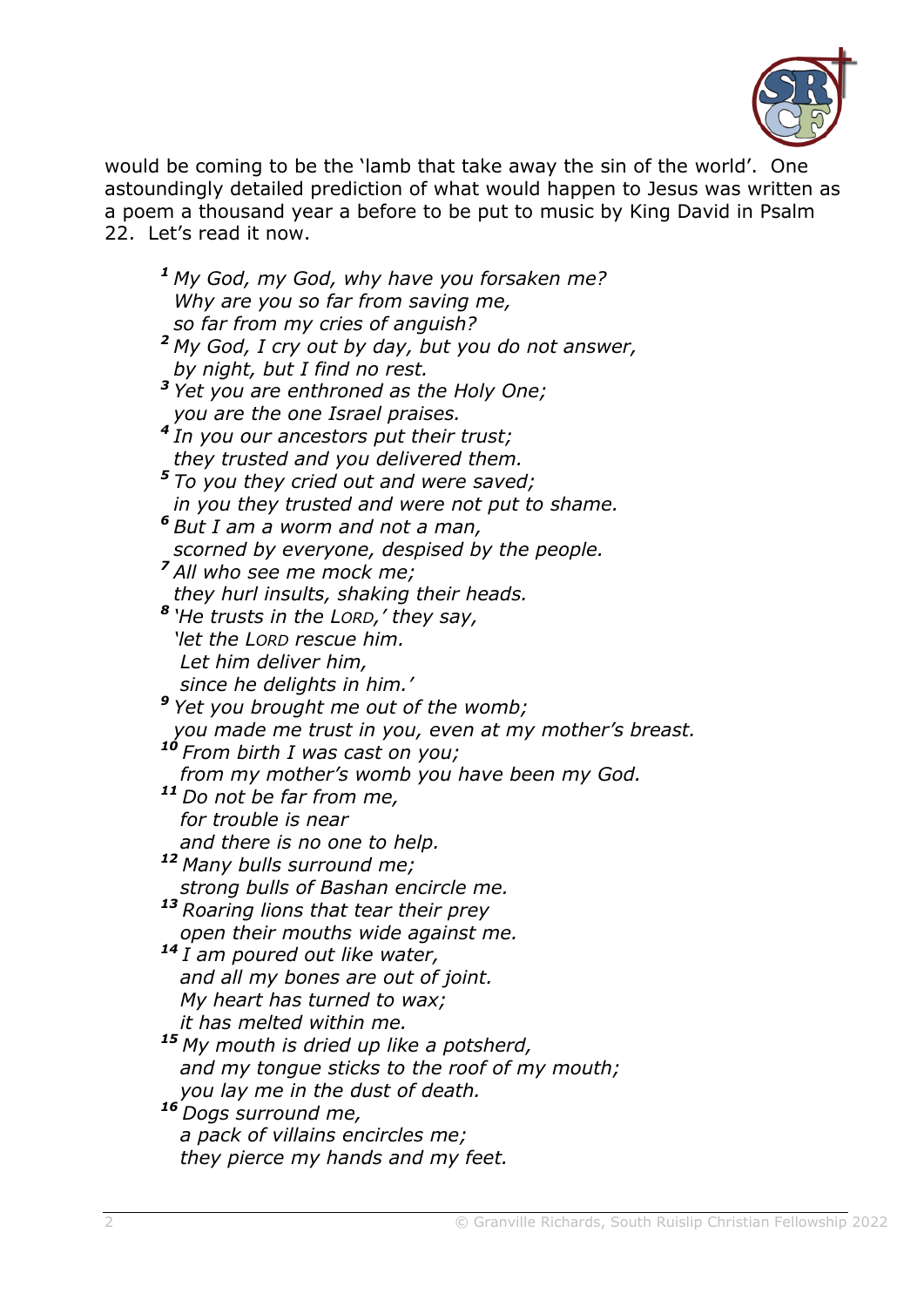

*<sup>17</sup> All my bones are on display; people stare and gloat over me. <sup>18</sup> They divide my clothes among them*

- *and cast lots for my garment.*
- *<sup>19</sup> But you, LORD, do not be far from me. You are my strength; come quickly to help me.*
- *<sup>20</sup> Deliver me from the sword, my precious life from the power of the dogs.*
- *<sup>21</sup> Rescue me from the mouth of the lions; save me from the horns of the wild oxen.*
- *<sup>22</sup> I will declare your name to my people; in the assembly I will praise you.*
- *<sup>23</sup> You who fear the LORD, praise him! All you descendants of Jacob, honour him! Revere him, all you descendants of Israel!*
- *<sup>24</sup> For he has not despised or scorned the suffering of the afflicted one; he has not hidden his face from him but has listened to his cry for help.*

*<sup>25</sup> From you comes the theme of my praise in the great assembly; before those who fear you I will fulfil my vows.*

- *<sup>26</sup> The poor will eat and be satisfied; those who seek the LORD will praise him – may your hearts live for ever!*
- *<sup>27</sup> All the ends of the earth will remember and turn to the LORD, and all the families of the nations will bow down before him,*
- *<sup>28</sup> for dominion belongs to the LORD and he rules over the nations.*
- *<sup>29</sup> All the rich of the earth will feast and worship; all who go down to the dust will kneel before him – those who cannot keep themselves alive.*
- *<sup>30</sup> Posterity will serve him; future generations will be told about the Lord. <sup>31</sup> They will proclaim his righteousness, declaring to a people yet unborn:*
	- *He has done it!*

## PAUSE & REFLECT

Let's sing again a well known Good Friday hymn. Unfortunately the first line has more to do with the author's imagination than the physical location, as it is most unlikely that Jesus crucifixion took place on a 'green hill' given the name of the site and its location. But that aside - the rest of its words fits the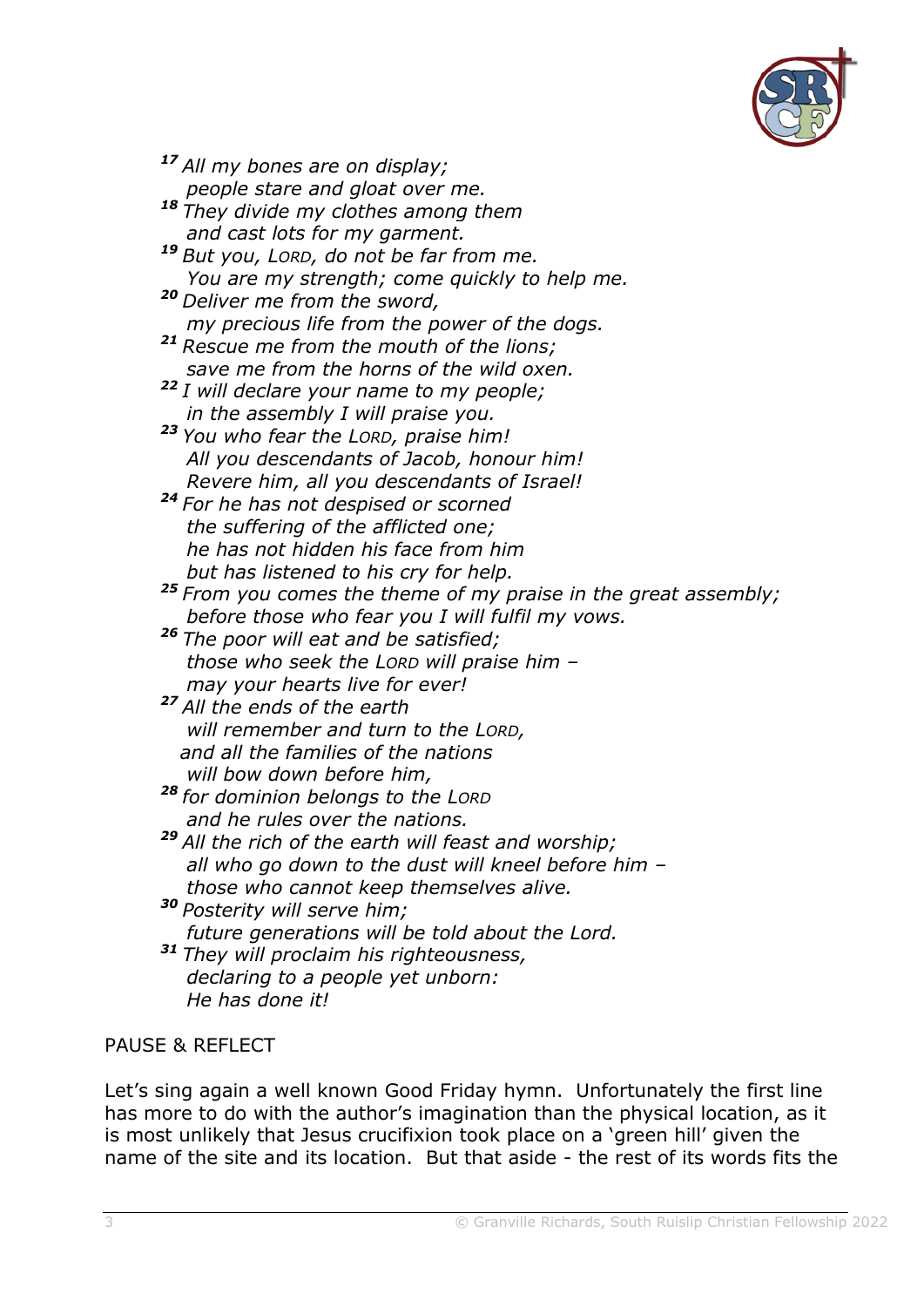

facts. So let's sing 'There Is A Green Hill Far Away'.

Behind the details of *what* happened that first 'Good Friday', was the *why* it happened. And again, God had already been up front about the 'why' of it way before the event. So were now going to read Isaiah 52:13 - 53:12, written more than six hundred years before it happened.

| <sup>13</sup> See, my servant will act wisely;                   |
|------------------------------------------------------------------|
| he will be raised and lifted up and highly exalted.              |
| <sup>14</sup> Just as there were many who were appalled at him - |
| his appearance was so disfigured beyond that of any human being  |
| and his form marred beyond human likeness -                      |
| <sup>15</sup> so he will sprinkle many nations,                  |
| and kings will shut their mouths because of him.                 |
| For what they were not told, they will see,                      |
| and what they have not heard, they will understand.              |
| <sup>1</sup> Who has believed our message                        |
| and to whom has the arm of the LORD been revealed?               |
| <sup>2</sup> He grew up before him like a tender shoot,          |
| and like a root out of dry ground.                               |
| He had no beauty or majesty to attract us to him,                |
| nothing in his appearance that we should desire him.             |
| <sup>3</sup> He was despised and rejected by mankind,            |
| a man of suffering, and familiar with pain.                      |
| Like one from whom people hide their faces                       |
| he was despised, and we held him in low esteem.                  |
| <sup>4</sup> Surely he took up our pain                          |
| and bore our suffering,                                          |
| yet we considered him punished by God,                           |
| stricken by him, and afflicted.                                  |
| <sup>5</sup> But he was pierced for our transgressions,          |
| he was crushed for our iniquities;                               |
| the punishment that brought us peace was on him,                 |
| and by his wounds we are healed.                                 |
| <sup>6</sup> We all, like sheep, have gone astray,               |
| each of us has turned to our own way;                            |
| and the LORD has laid on him                                     |
| the iniquity of us all.                                          |
| <sup>7</sup> He was oppressed and afflicted,                     |
| yet he did not open his mouth;                                   |
| he was led like a lamb to the slaughter,                         |
| and as a sheep before its shearers is silent,                    |
| so he did not open his mouth.                                    |
| <sup>8</sup> By oppression and judgment he was taken away.       |
| Yet who of his generation protested?                             |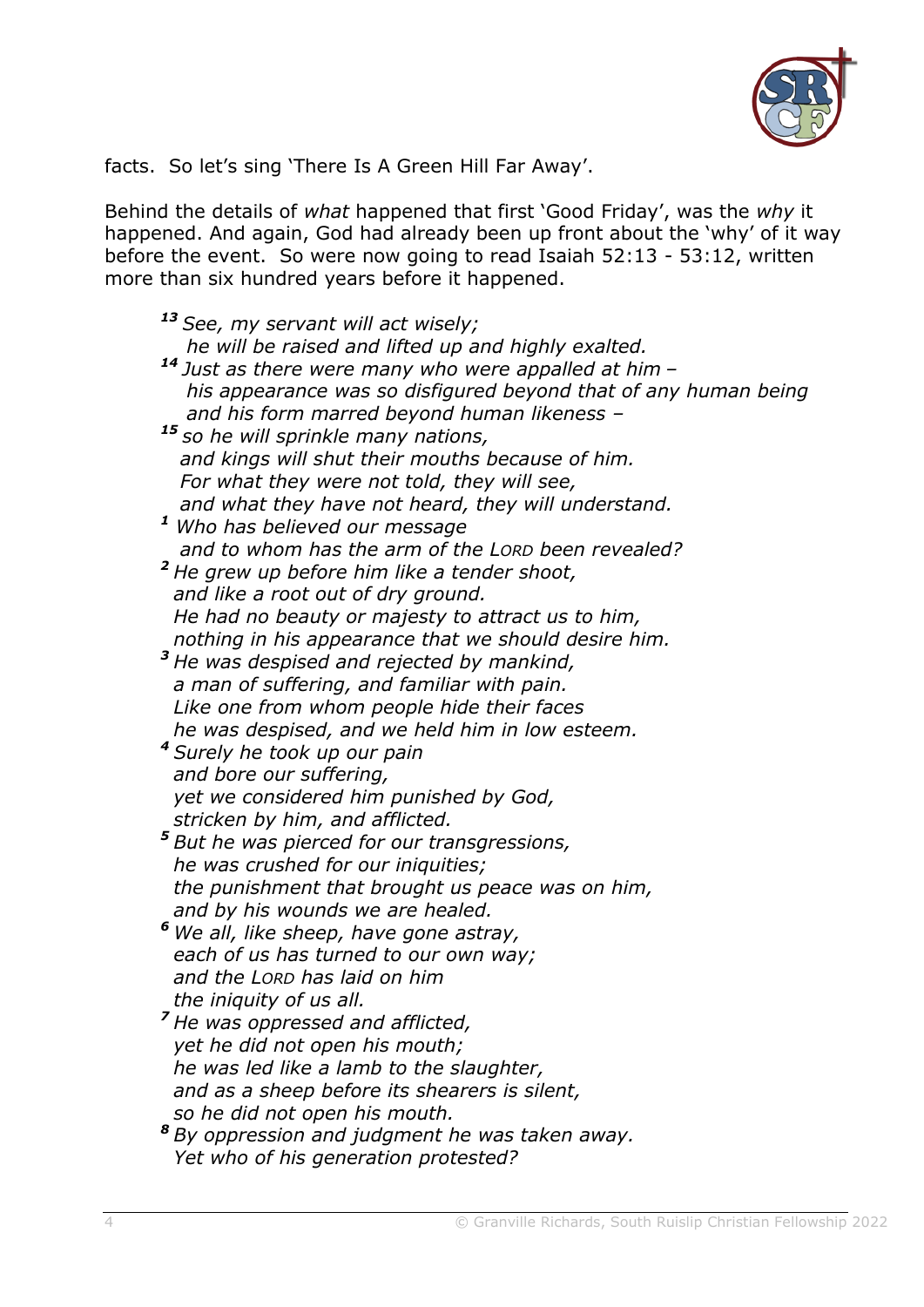

 *For he was cut off from the land of the living; for the transgression of my people he was punished. <sup>9</sup> He was assigned a grave with the wicked, and with the rich in his death, though he had done no violence, nor was any deceit in his mouth. <sup>10</sup> Yet it was the LORD's will to crush him and cause him to suffer, and though the LORD makes his life an offering for sin, he will see his offspring and prolong his days, and the will of the LORD will prosper in his hand. <sup>11</sup> After he has suffered, he will see the light of life and be satisfied; by his knowledge my righteous servant will justify many, and he will bear their iniquities. <sup>12</sup> Therefore I will give him a portion among the great, and he will divide the spoils with the strong, because he poured out his life unto death, and was numbered with the transgressors. For he bore the sin of many, and made intercession for the transgressors.*

PAUSE & REFLECT

Let's SING again – 'I Stand Amazed In The Presence Of Jesus The Nazarene',

So it's dawn on Good Friday or there abouts. Jesus, having been subjected to two interrogations plus physically and verbally abused by the Jewish leadership continues through the preordained events of this day. He's yet to have an encounter with King Herod and *again* be mocked and ridiculed, but we'll not covering that, so we pick up the story by reading Mark 15:1-20.

*Very early in the morning, the chief priests, with the elders, the teachers of the law and the whole Sanhedrin, made their plans. So they bound Jesus, led him away and handed him over to Pilate.*

*2 'Are you the king of the Jews?' asked Pilate.*

*'You have said so,' Jesus replied.*

*<sup>3</sup> The chief priests accused him of many things. <sup>4</sup> So again Pilate asked him, 'Aren't you going to answer? See how many things they are accusing you of.'*

*<sup>5</sup> But Jesus still made no reply, and Pilate was amazed.*

*<sup>6</sup> Now it was the custom at the festival to release a prisoner whom the people requested. <sup>7</sup> A man called Barabbas was in prison with the rebels*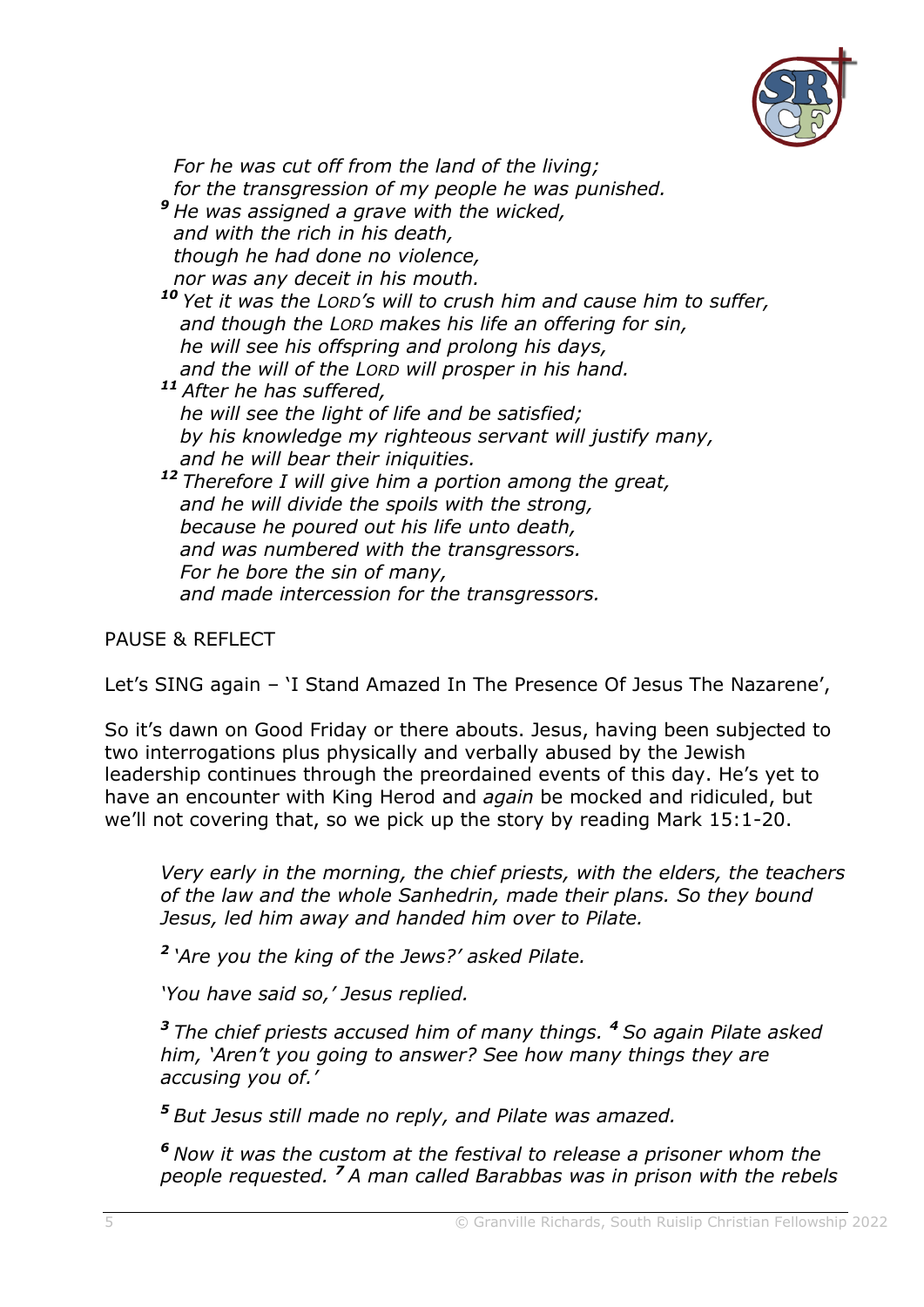

*who had committed murder in the uprising. <sup>8</sup> The crowd came up and asked Pilate to do for them what he usually did.*

*9 'Do you want me to release to you the king of the Jews?' asked Pilate, <sup>10</sup> knowing it was out of self-interest that the chief priests had handed Jesus over to him. <sup>11</sup> But the chief priests stirred up the crowd to get Pilate to release Barabbas instead.*

*<sup>12</sup> 'What shall I do, then, with the one you call the king of the Jews?' Pilate asked them.*

*<sup>13</sup> 'Crucify him!' they shouted.*

*<sup>14</sup> 'Why? What crime has he committed?' asked Pilate.*

*But they shouted all the louder, 'Crucify him!'*

*<sup>15</sup> Wanting to satisfy the crowd, Pilate released Barabbas to them. He had Jesus flogged, and handed him over to be crucified.*

*<sup>16</sup> The soldiers led Jesus away into the palace (that is, the Praetorium) and called together the whole company of soldiers. <sup>17</sup> They put a purple robe on him, then twisted together a crown of thorns and set it on him. <sup>18</sup> And they began to call out to him, 'Hail, king of the Jews!' <sup>19</sup> Again and again they struck him on the head with a staff and spat on him. Falling on their knees, they paid homage to him. <sup>20</sup> And when they had mocked him, they took off the purple robe and put his own clothes on him. Then they led him out to crucify him.*

PAUSE & REFLECT

Matthew, Mark and John's gospels all tell us that Pilate had Jesus flogged before handing Him over to be crucified. Luke simply says, 'Pilate had him chastised'. You could say there's no logic in this. Pilate says he finds nothing wrong with Jesus, but then has Him flogged anyway. Perhaps it was just what the Romans did to subject peoples. Or maybe He just did it to appease the Jewish Sanhedrin in anticipation of being able to release Jesus, but it didn't work. We don't know. But Pilate had Jesus flogged.

Years ago I saw the film 'The Passion of the Christ'. Mel Gibson made it, and Jim Caviezel played Jesus. There's a scene where Jim Caviezel - as Jesus - is being flogged. And when I say 'flogged', you need to have in mind what one Bible paraphrase version of that verse says, "they opened up Jesus back with a leaded whip". *That* is what *this* flogging was. If I was using a Power Point this morning and showed what a flogging like this entailed it would put you off your lunch.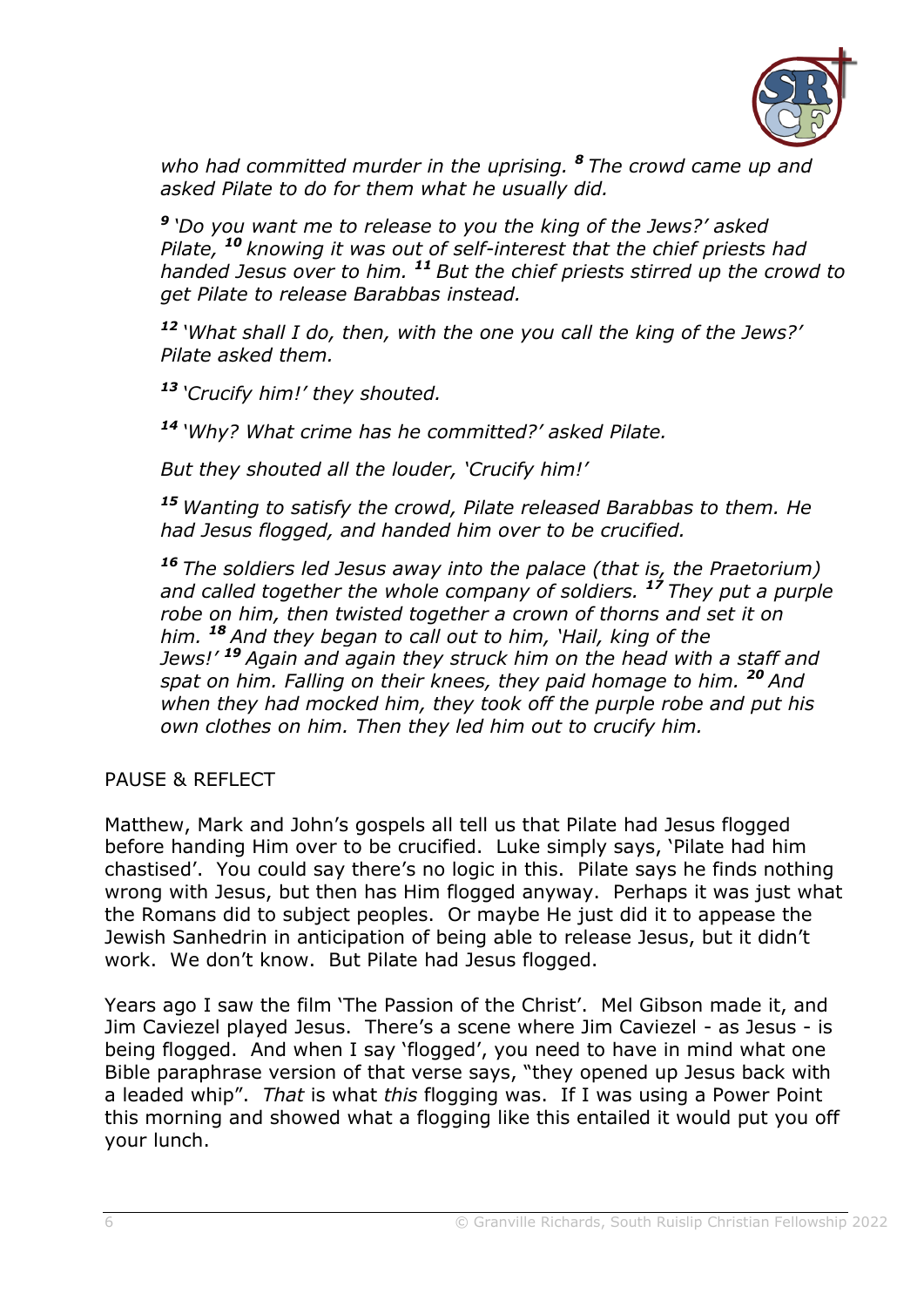

So in the making of the film the cameras are running, and Jim is laid out tied down and being flogged. Of course what you don't see is he's got a heavy metal plate on his back, and all his screams are fake. Then suddenly, there is one that very obviously isn't. Part of the leaded whip had missed the plate and hit the actor! It's said someone asked Mel Gibson if they should stop the 'shoot', and he said 'No'. As far as I know he only took that one actual stroke of the leaded whip - for which I sure he was very grateful.

Now I've no idea if something called the Turin Shroud that's purported to be the grave clothes that Jesus was covered in after His crucifixion is genuine. But it doesn't matter. Because if it is some sort clever fake – it's a really good one. And a forensic medical examination of the shroud has identified at least 120 flogging strokes imprinted in blood marks on the shroud. So, real or fake, it is a valuable illustration of the terrible thrashing Jesus went through.

Which is something to ponder as we think back to our reading from Isaiah. Translators have the licence to write in the language of their day and location what they think brings out the meaning of the passage being translated. So the translators of the KJV decided to put verse five of Isaiah 53 as*, "But He was wounded for our transgressions, He was bruised for our iniquities; The chastisement for our peace was upon Him, And by His stripes we are healed".* We just have in the NIV, 'His wounds'. But 'wounds' or 'strips', His brutal suffering on the first Good Friday is part of the process of our eternal healing.

Let's sing again – 'Man Of Sorrows, What A Name'.

So Jesus is now on his way to a place called 'Skull', which is the English translation of Golgotha, itself a Greek variant of an Aramaic word. However, I sure many of us were probably brought up with its Latin derivative, which is Calvary. We'll pick up the story in Matthew 27:31-50.

*After they had mocked him, they took off the robe and put his own clothes on him. Then they led him away to crucify him.*

*As they were going out, they met a man from Cyrene, named Simon, and they forced him to carry the cross. They came to a place called Golgotha (which means 'the place of the skull'). There they offered Jesus wine to drink, mixed with gall; but after tasting it, he refused to drink it. When they had crucified him, they divided up his clothes by casting lots. And sitting down, they kept watch over him there. Above his head they placed the written charge against him: this is Jesus, the King of the Jews.*

*Two rebels were crucified with him, one on his right and one on his left. Those who passed by hurled insults at him, shaking their heads*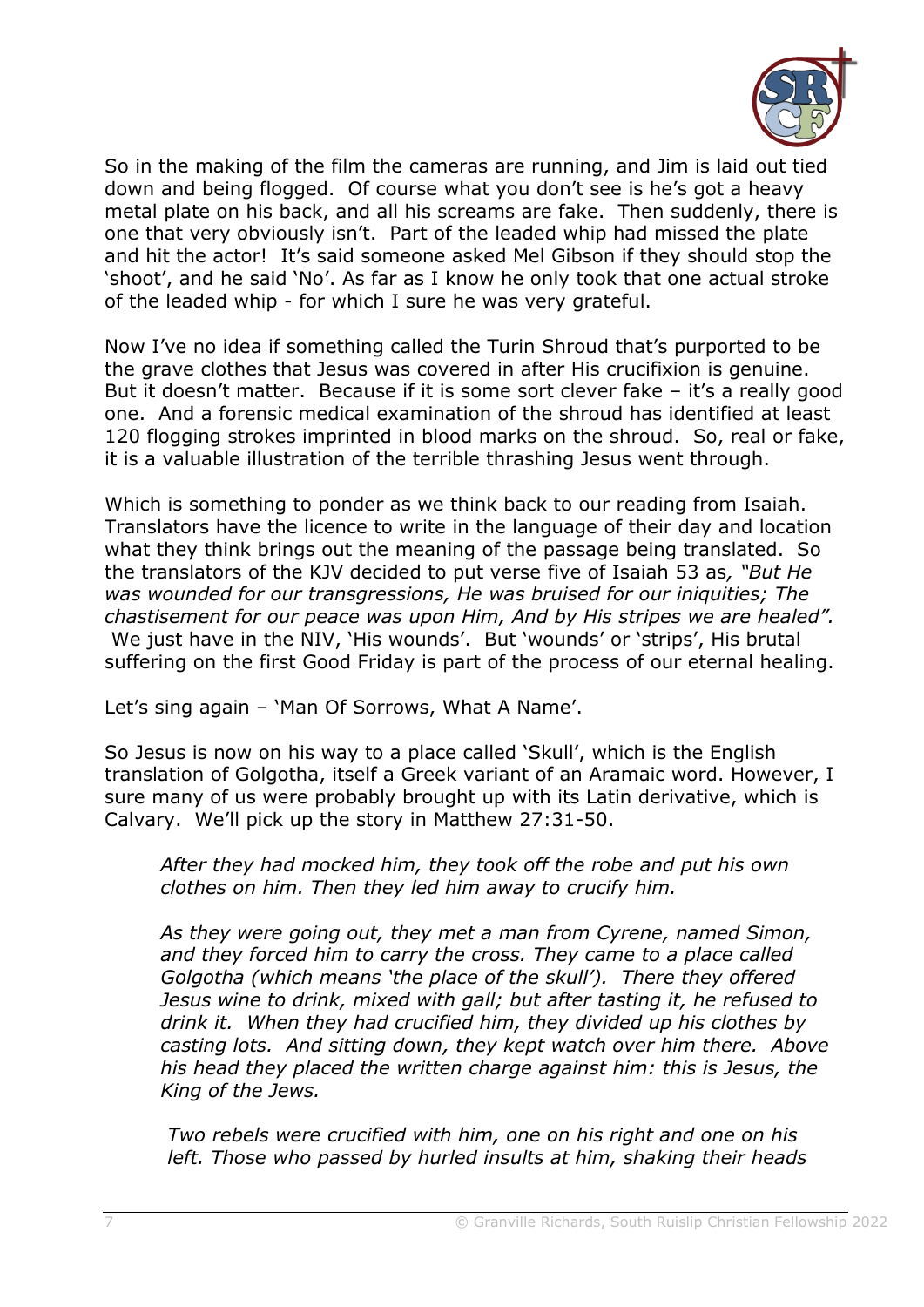

*and saying, 'You who are going to destroy the temple and build it in three days, save yourself! Come down from the cross, if you are the Son of God!' In the same way the chief priests, the teachers of the law and the elders mocked him. 'He saved others,' they said, 'but he can't save himself! He's the king of Israel! Let him come down now from the cross, and we will believe in him. He trusts in God. Let God rescue him now if he wants him, for he said, 'I am the Son of God.' In the same way the rebels who were crucified with him also heaped insults on him.*

*From noon until three in the afternoon darkness came over all the land. About three in the afternoon Jesus cried out in a loud voice, 'Eli, Eli, lema sabachthani?' (which means 'My God, my God, why have you forsaken me?').*

*When some of those standing there heard this, they said, 'He's calling Elijah.' Immediately one of them ran and got a sponge. He filled it with wine vinegar, put it on a staff, and offered it to Jesus to drink. The rest said, 'Now leave him alone. Let's see if Elijah comes to save him.'*

*And when Jesus had cried out again in a loud voice, he gave up his spirit.*

PAUSE & REFLECT

Let's sing again – 'When I Survey The Wondrous Cross'.

According to tradition the Apostle Paul was executed under Nero on a road just outside Rome in AD68. He was undoubtedly beheaded. Beheaded because, except maybe for an extremely serious crime like treason, Roman citizens were *not* crucified. Crucifixion was such a horrible, shameful death, that a Roman citizen would not be executed in such a terrible way. And while I understand what the writer meant when he talks about the 'wondrous cross' in our last hymn, I do have a few problems singing it.

Crucifixion was death by suffocation. Slow, painful, suffocation. Your body hanging on your arms straggled the air out of your lungs, so you push up on the nail hammered through your feet, until you couldn't stand that pain any more, and your body sagged down again. And it could take days for you to die. That's why the Jewish leadership asked Pilate to have the legs broken of the three people being executed that day. They didn't want them still groaning on their crosses to spoil the Passover celebrations starting sunset that evening. But Jesus didn't get His legs broken. He was already dead.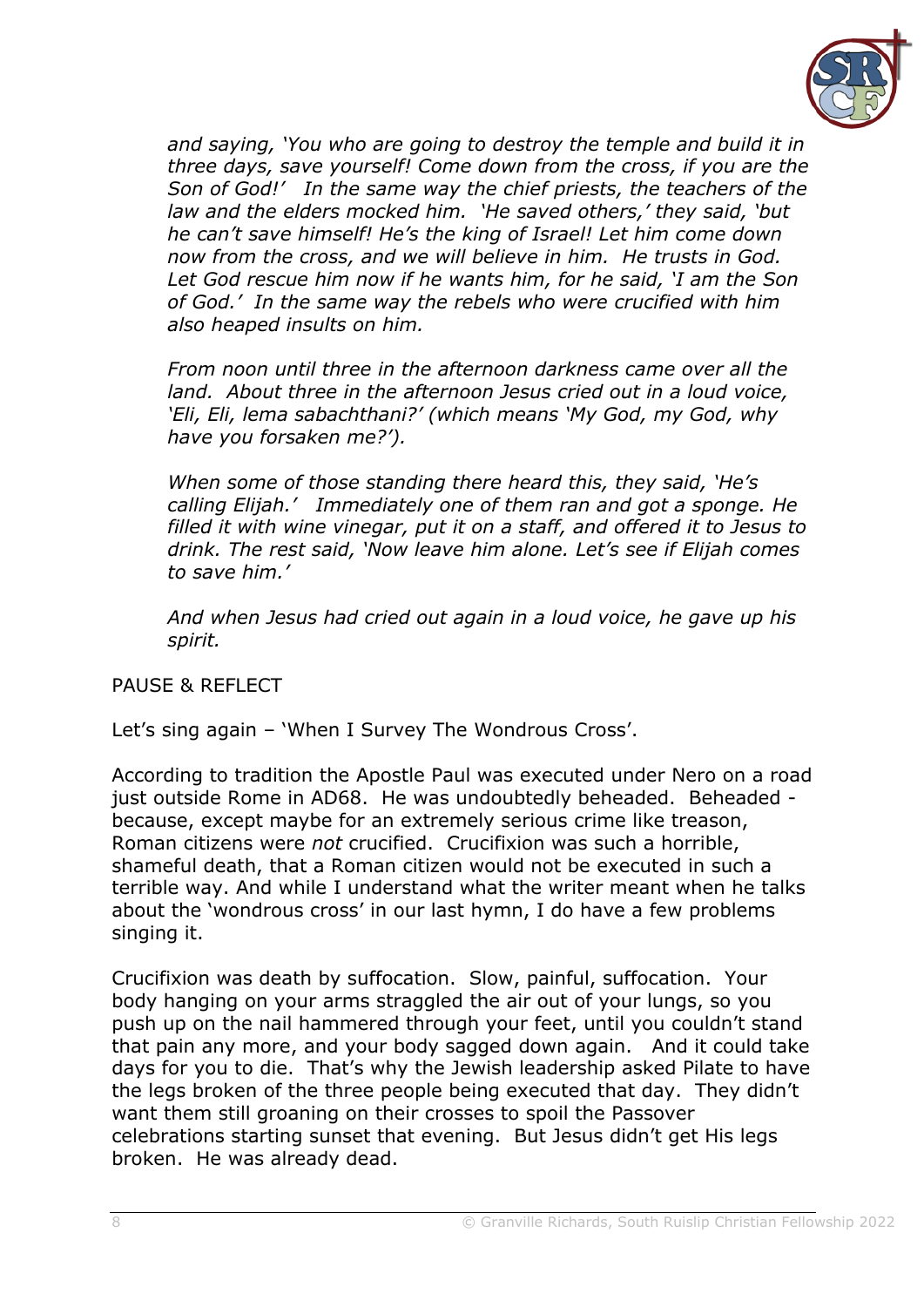

And it actually surprised Pilate that Jesus was dead after only six hours so he checked with the officer in charge of the executions that Jesus was *really* dead before he let His body be taken down. Which is another fact that's a nail in the coffin of those who say Jesus didn't really die, only passed out on the cross, as an attempt to try and rubbish the resurrection. But the record says, Jesus really did die that terrible death on the cross.

And Paul tries to underline the terribleness of Jesus' death by crucifixion when he writes his letter to the Philippians. He says in chapter two of his letter: *"Who (that's Jesus) being in very nature God, did not consider equality with God something to be used to His own advantage; rather, He made himself nothing by taking the very nature of a servant, being made in human likeness. And being found in appearance as a man, He humbled himself by becoming obedient to death - even death on a cross!".*

And that last phrase, "even death on a cross" would be expected to send a shudder down the spine of his listeners. Today if you see the cross symbol you think, 'Christian'. It's the ubiquitous sign of Christianity around the world - the symbol that identifies us all. But that only really came into common use after crucifixion was abolished in the  $4<sup>th</sup>$  Century AD by Emperor Constantine. Before that *no-one* would have worn it on a lapel or around their neck because of it's association with such a terrible painful, torturous way of dying.

And in passing, let me highlight something else from that quote from Paul's letter to the Philippians. Pilate didn't kill Jesus. Nor did the Jewish hierarchy who hated His guts. Judas didn't. Not even the crowd who shouted "Away with Him. We don't want Him." You see Jesus had already said, "No-one takes my life away. I give it up Myself". So while all those people where responsible in some way for the mechanism of His death, He actually offered Himself to the process in humble obedience to God's will. And He did it for us - all of us. That is *of course* if we've accepted personally He did so.

And He didn't *have* to. Earlier he'd told disciples who attempted to protect Him that he could call on twelve legions of angels to rescue Him. And they would have know exactly what He was talking about. A Roman legion had a core of about 5,000 men. But often they also had an auxiliary contingent of the same number again. So Jesus says, "I've got 60,000 to 120,000 angels on speed-dial". And *then* think from the Bible's record what one angel can do!

There was many ways I could have organised this morning's service. I could have concentrated on all of Jesus' saying from the cross - how he got John to look after His mother - and how He asked God the Father to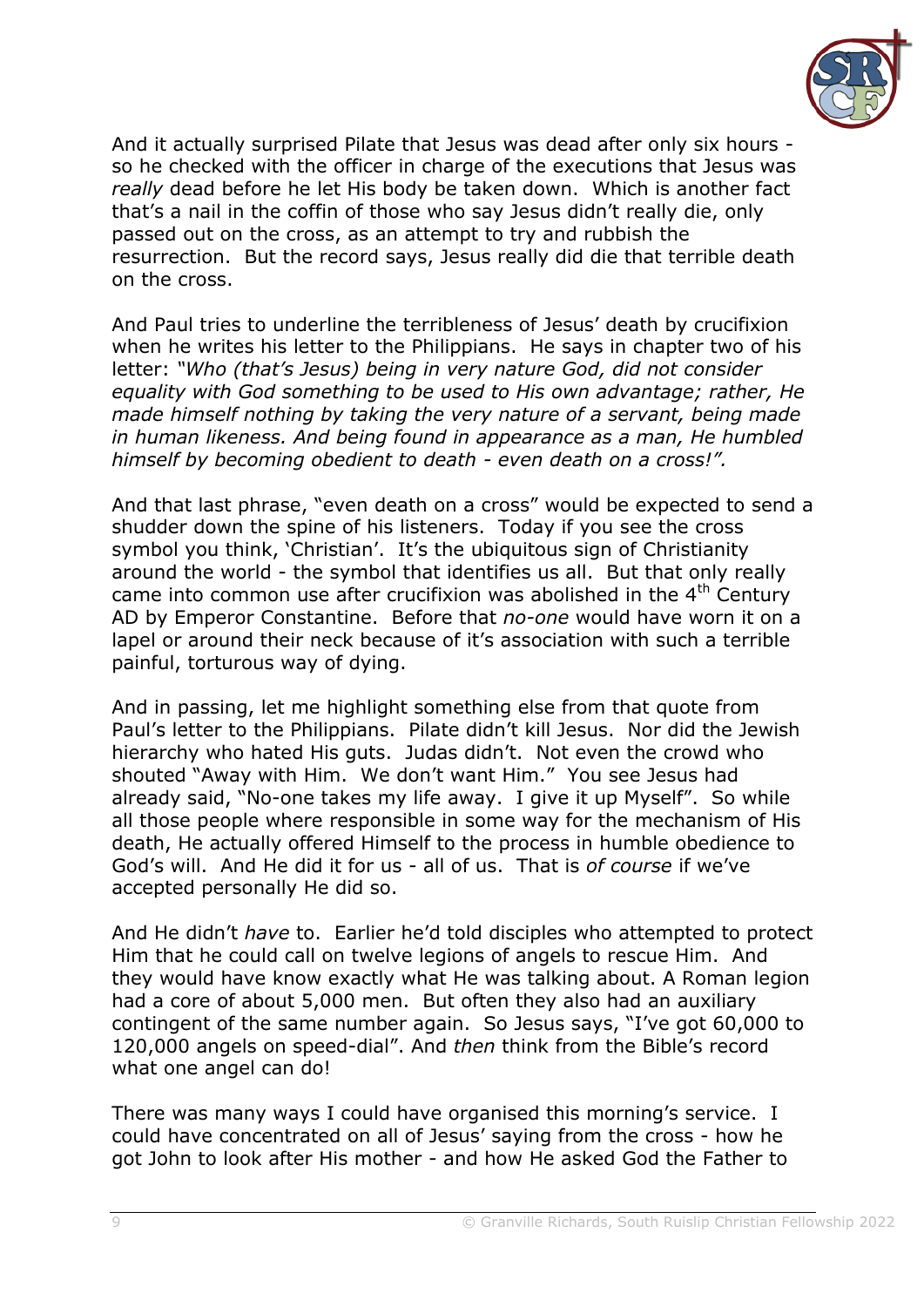

forgive those who were crucifying Him. But I just want to draw to a conclusion today by looking at one utterance of that day - the one we've just read. "My God, My God, why have *You* forsaken Me."

I've sort of highlighted some of the physical suffering Jesus experienced on the first Good Friday in our service this morning. It was real, and it happened. But I want to suggest that there was another suffering that Jesus suffered on the cross that we'll never get a complete handle on until we're in eternity that was worse than the rest.

And there were two aspects of this. The Bible tells us, "He was made 'sin' for us". The only person never to have ever sinned, who challenged people to point out any sin in His life, and they couldn't- wore all our dirty horribleness and all our guilty - in our place - on that cross. But secondly, there were consequences to that. He was separated from the Father. Jesus had previously said, "I and the Father are One", for which statement of course the Jewish leaders wanted to stone Him as He was claiming equality with God the Father in Heaven. God the Father and God the Son are *that* close. But *now* He was devoid of that closeness. Jesus was separated from God the Father for the only time in Time or Eternity. And in the unusual darkness of that mid-afternoon His distorted cry rings out, "My God. My God. Why have *You* forsaken Me". Feel the cost of our salvation.

We have no record of God's cry in Heaven at this time, the One who had previously broken the silence of Heaven to declare, "This is my beloved Son, listen to Him". But we do know that God can't look inactively on sin - and on the cross Jesus took onto Himself *our* sin - so in consequence was also carrying the substitutional punishment for all of that sin. The Bible tells us the punishment for sin is death, so therefore Jesus - the only person who never sinned and therefore the only person who *could* stand in our place - was dying in our place.

But as I said earlier - He was *only* dying in our place if we've accepted that He was dying in our place. Because the Salvation bought at such a high price in the events we're remembering today is an offer from God that He allows us to accept - or reject.

Or as that verse from John's gospel that I guess many of you could repeat back to me word for word says, "For God so loved the world that he gave His one and only Son, that whoever *believes* in him shall not perish but have eternal life." So that means it's really only the 'whosoever believes' people who can call today - Good Friday.

Let's SING our final hymn – 'Oh Teach Me What It Meaneth'.